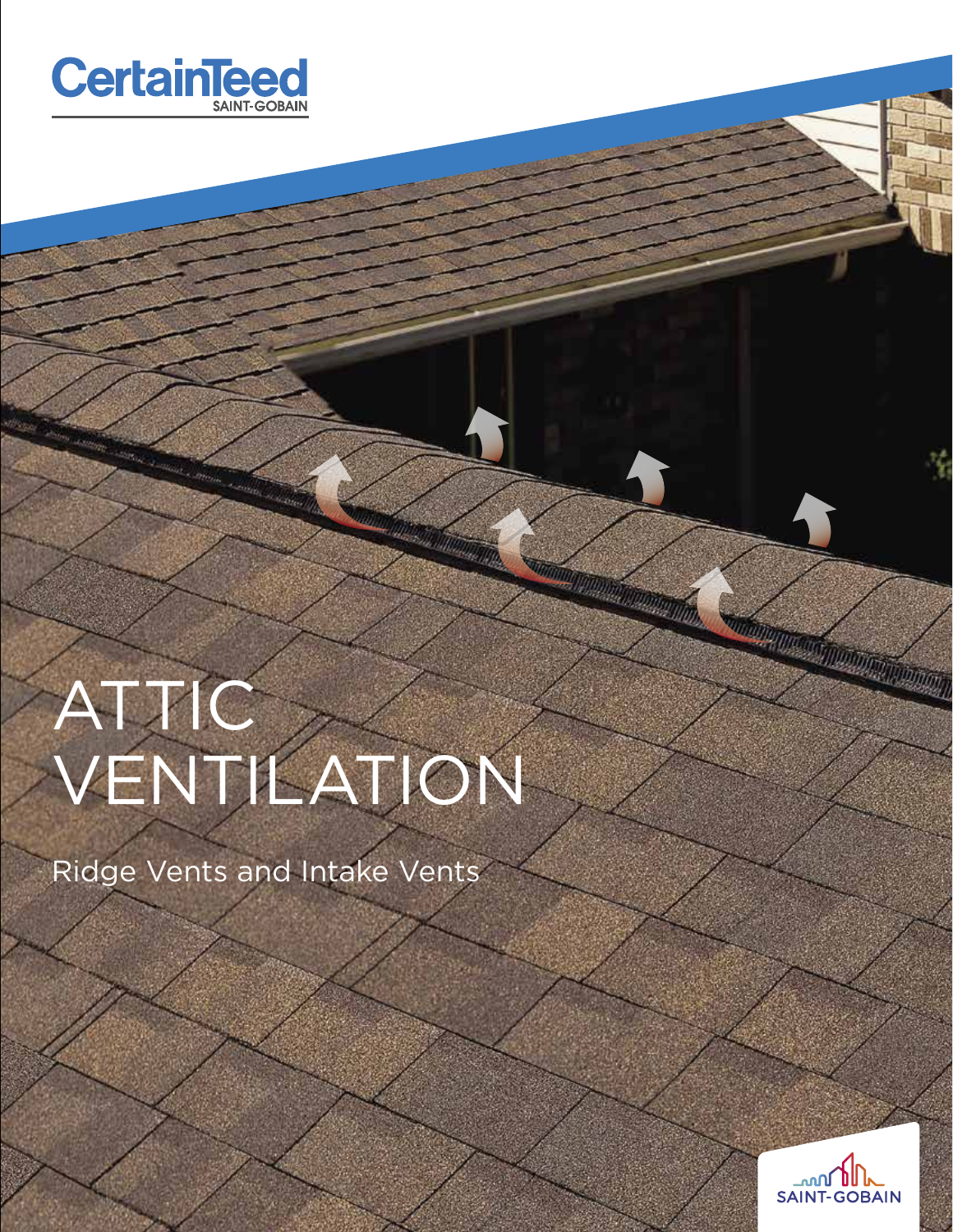## Attic Ventilation is Essential



### Proper Attic Ventilation

Proper attic ventilation systems allow a continuous flow of outside air through the attic, creating cooler attics in the summer and



drier attics in the winter. Attic ventilation consist of a balanced system of **air intake** at the eaves or soffits at the bottom of the attic space and **air exhaust** through the ridge at the peak of the roof.



### **Benefits**

Ridge vent shingled over with Cobblestone Gray roof shingle.

### **Helps reduce energy consumption**

During warmer months, heat from the sun is absorbed by the roof and radiates into the attic. If not properly vented, it can radiate into the living space below the attic and negatively affect the comfort level inside the house, contributing to higher utility bills. A balanced ventilation system helps keep attic space cool by allowing a continuous flow that replaces hot air with fresh air, thereby reducing strain on your air conditioning units.

### **Protects against damage to materials and structure**

The shingles and decking of your roof system may deteriorate prematurely due to heat and excessive moisture buildup. By reducing the surface temperature of the shingles in hot months, and keeping attics drier during colder months, ventilation reduces the amount of moisture in the attic space, extending the life of roof system materials.

#### **Defends against ice dams**



Ice dams are formed when heat from the inside of a home escapes into the attic and warms the roof decking during the winter. This heat, combined with heat from the sun, can melt snow on the roof. Melting snow then runs down toward the eaves as water. When it reaches the cold eaves and gutters, it refreezes.

This continual thaw and refreeze process creates ice dams. The result is water backing up under the roof shingles where it can soak through the roof decking or wall sheathing, causing damage to attics, ceilings, and walls.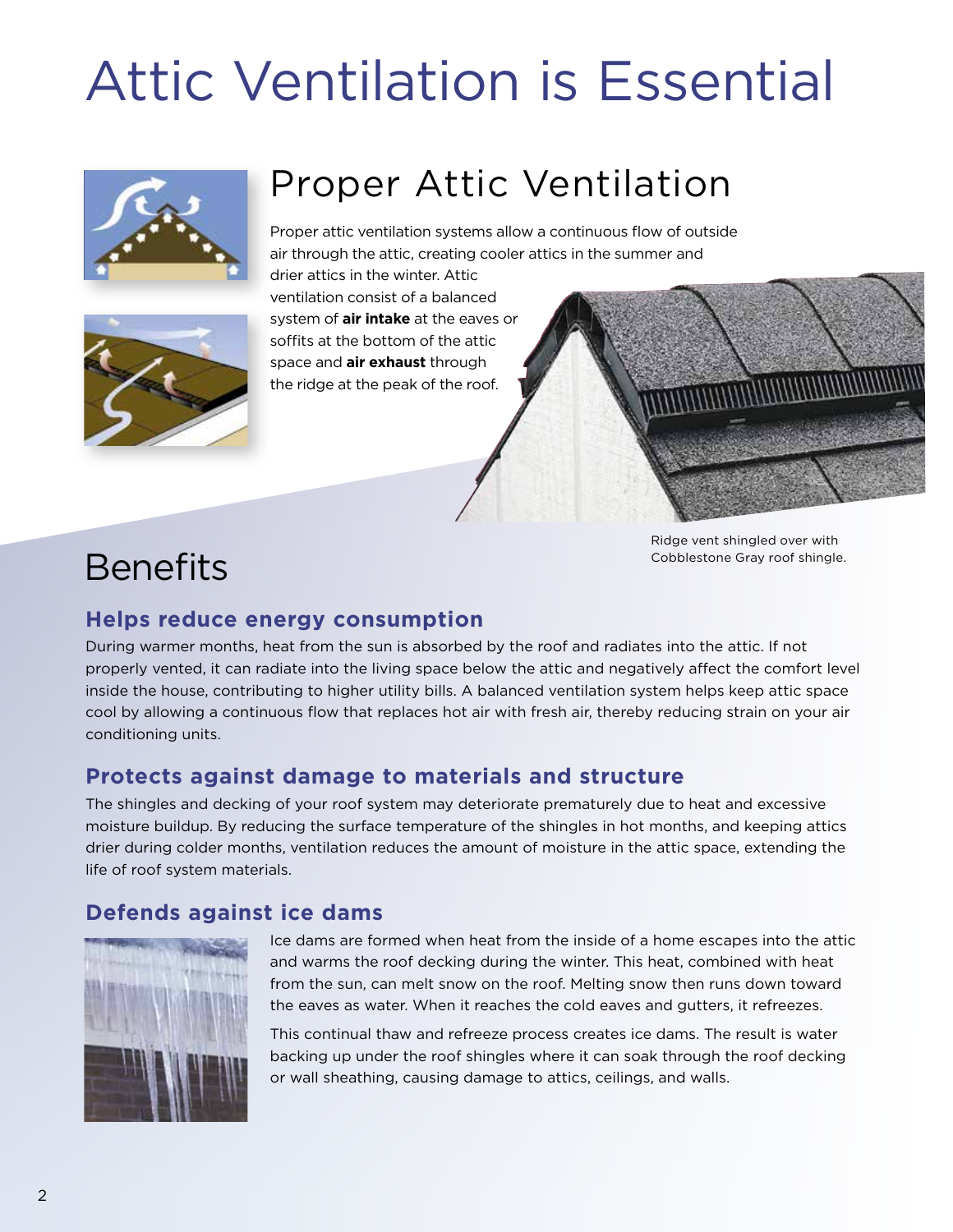### **EXHAUST VENTILATION**

### Unfiltered Ridge Vent

The CertainTeed Unfiltered Ridge Vent is designed with external baffles that maximize airflow across the underside of roof sheathing, and works year-round to ventilate the attic space and increase the longevity and performance of your roof. Less than an inch in height, this vent permits capping of the ridge with shingles to provide a roof with a complete, finished look.

#### **Availability**

**12" Unfiltered Ridge Vent**

**9" Unfiltered Ridge Vent**

**7" Unfiltered Ridge Vent – Only available in NW and SW regions**

#### Highest quality co-polymer remains sturdy, nailable, and flexible in all climates Reinforced ribs for greater stability and rigidity External wind baffle creates low air pressure and helps pull air out of the attic

- 12" Provides 18 square inches of net-free area per linear foot, 9" and 7" provide 16 square inches of net-free area per linear foot
- Wind-driven rain resistant to 110 MPH
- Made from high-impact co-polymer material
- Pre-formed to a 4/12 pitch and fits pitches from 3/12 to 12/12
- Lifetime-limited warranty and 5-year SureStart™ Protection
- CSA approval, UL Classified, and Miami-Dade Approved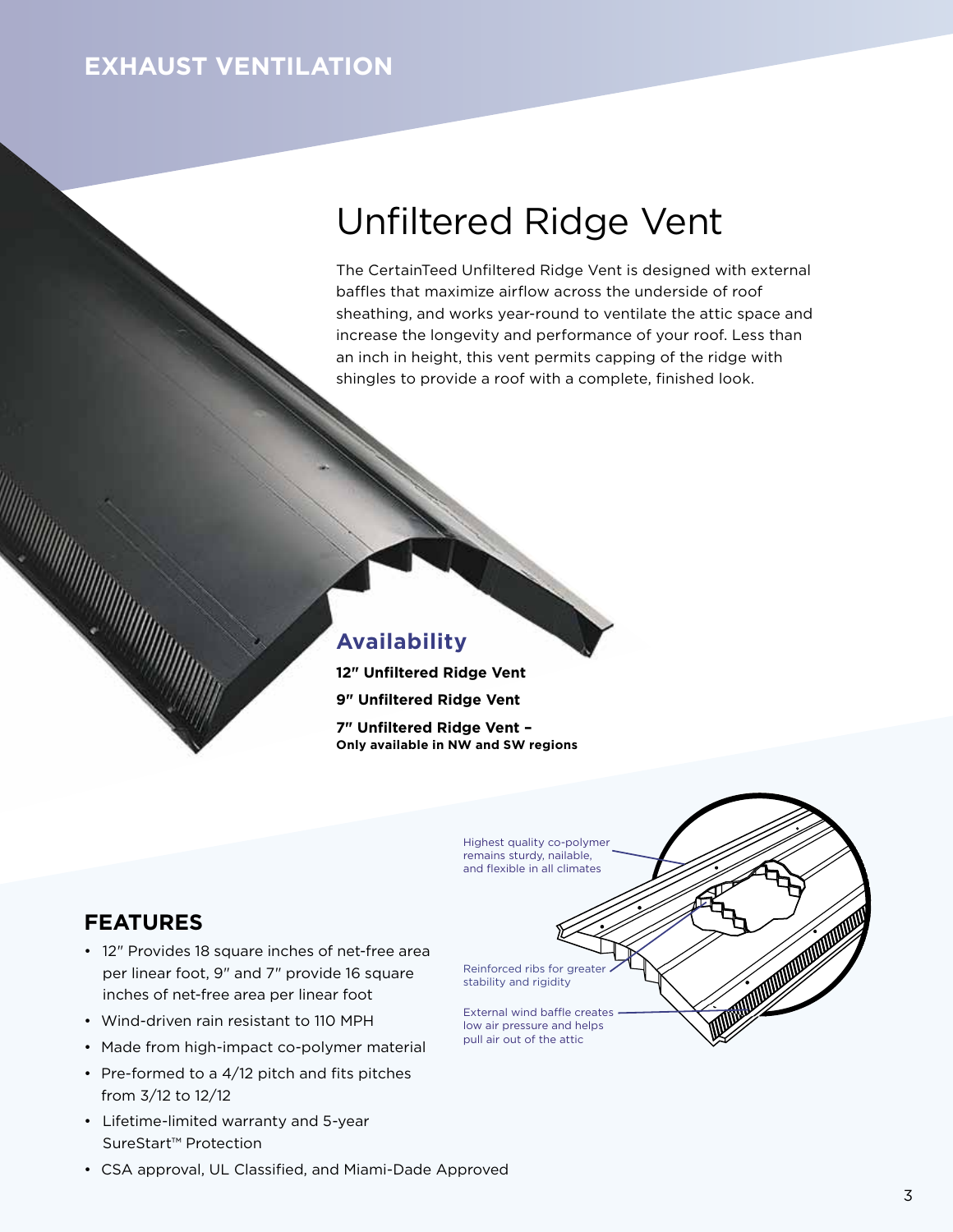### **FILTERED EXHAUST VENTILATION**

### Filtered Ridge Vent

The CertainTeed Filtered Ridge Vent offers the same performance as an Unfiltered Vent, with the added protection of an internal weather filter that provides ever greater protection from rain, snow, dust, and insect intrusion.

#### **Availability**

**12" Filtered Ridge Vent 9" Filtered Ridge Vent – Only available in NW and SW regions**

> Highest quality co-polymer remains sturdy, nailable, and flexible in all climates

Reinforced ribs for greate stability and rigidity

Weather filterprovides advanced protection from rain, snow, dust, and insect intrusion

External wind baffle creates low air pressure and helps pull air out of the attic

- 12" Provides 18 square inches of net-free area per linear foot, and 9" provides 16 square inches of net-free area per linear foot
- Wind-driven rain resistant to 110 MPH
- Made from high-impact co-polymer material
- Pre-formed to a 4/12 pitch and fits pitches from 3/12 to 12/12
- Lifetime-limited warranty and 5-year SureStart™ Protection
- CSA approval, UL Classified, and Miami-Dade Approved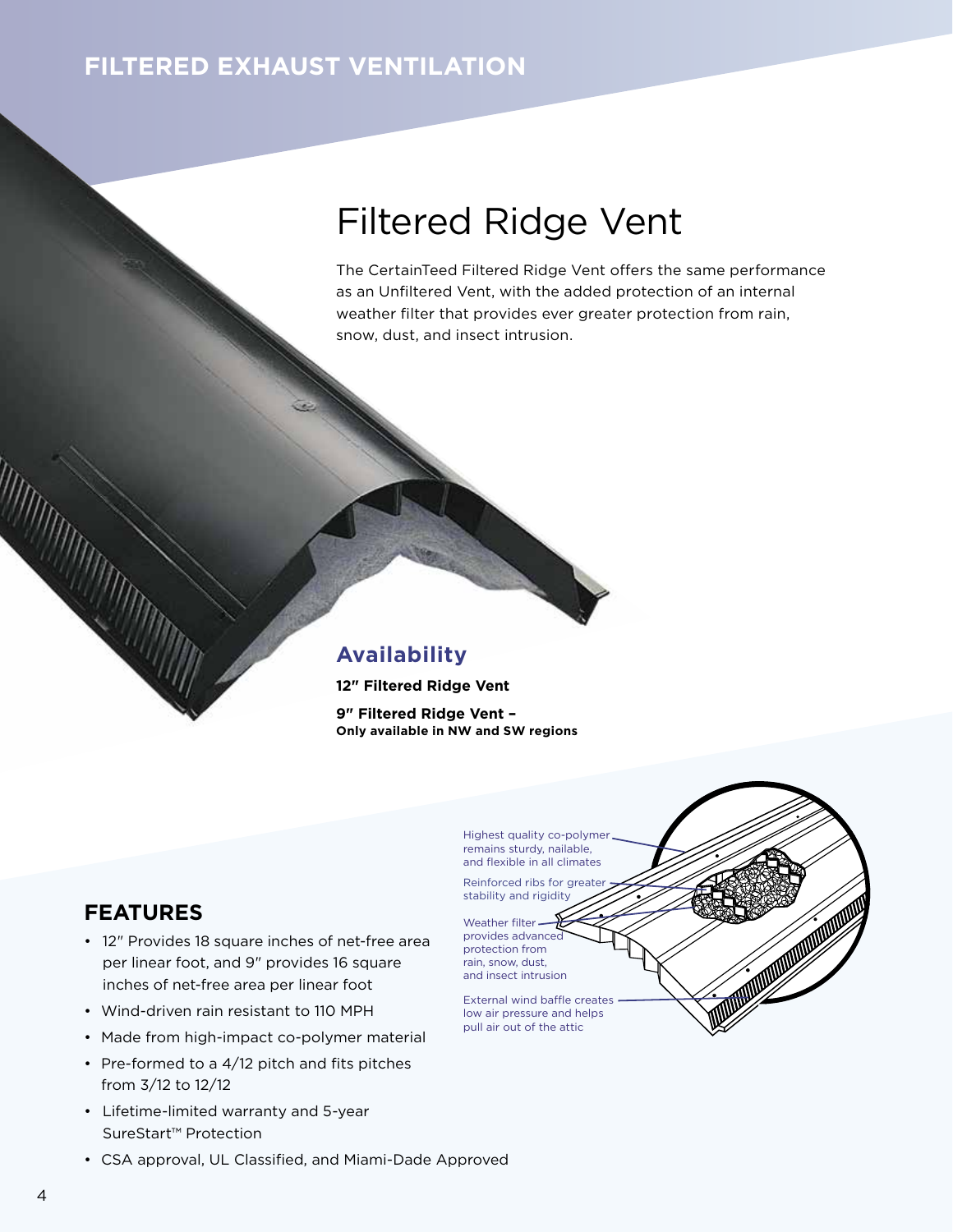### Class A Fire-Rated Ridge Vent

The CertainTeed Class A Fire-Rated Ridge Vent offers the same performance of a Filtered Vent, but is engineered in accordance with UL manufacturing quality standards to fulfill code requirements for Class A fire-rated roof decks. It includes an internal weather filter that provides ever greater protection from rain, snow, dust, and insect intrusion.

#### **Availability**

**9" Class A Fire Rated Ridge Vent 7" Class A Fire Rated Ridge Vent**

> Highest quality co-polymer remains sturdy, nailable and flexible in all climates

Reinforced ribs for greate stability and rigidity

Weather filterprovides advanced protection from rain, snow, dust and insect intrusion

External wind baffle creates low air pressure and helps pull air out of the attic

**Meets UL manufacturing quality standards and code requirements for Class A fire-rated roof decks**

- 9" Provides 16 square inches of net-free area per linear foot, and 7" provides 16 square inches of net-free area per linear foot
- Wind-driven rain resistant to 110 MPH
- Made from high-impact co-polymer material
- Pre-formed to a 4/12 pitch and fits pitches from 3/12 to 12/12
- Lifetime-limited warranty and 5-year SureStart™ Protection
- CSA approval, UL Classified, and Miami-Dade Approved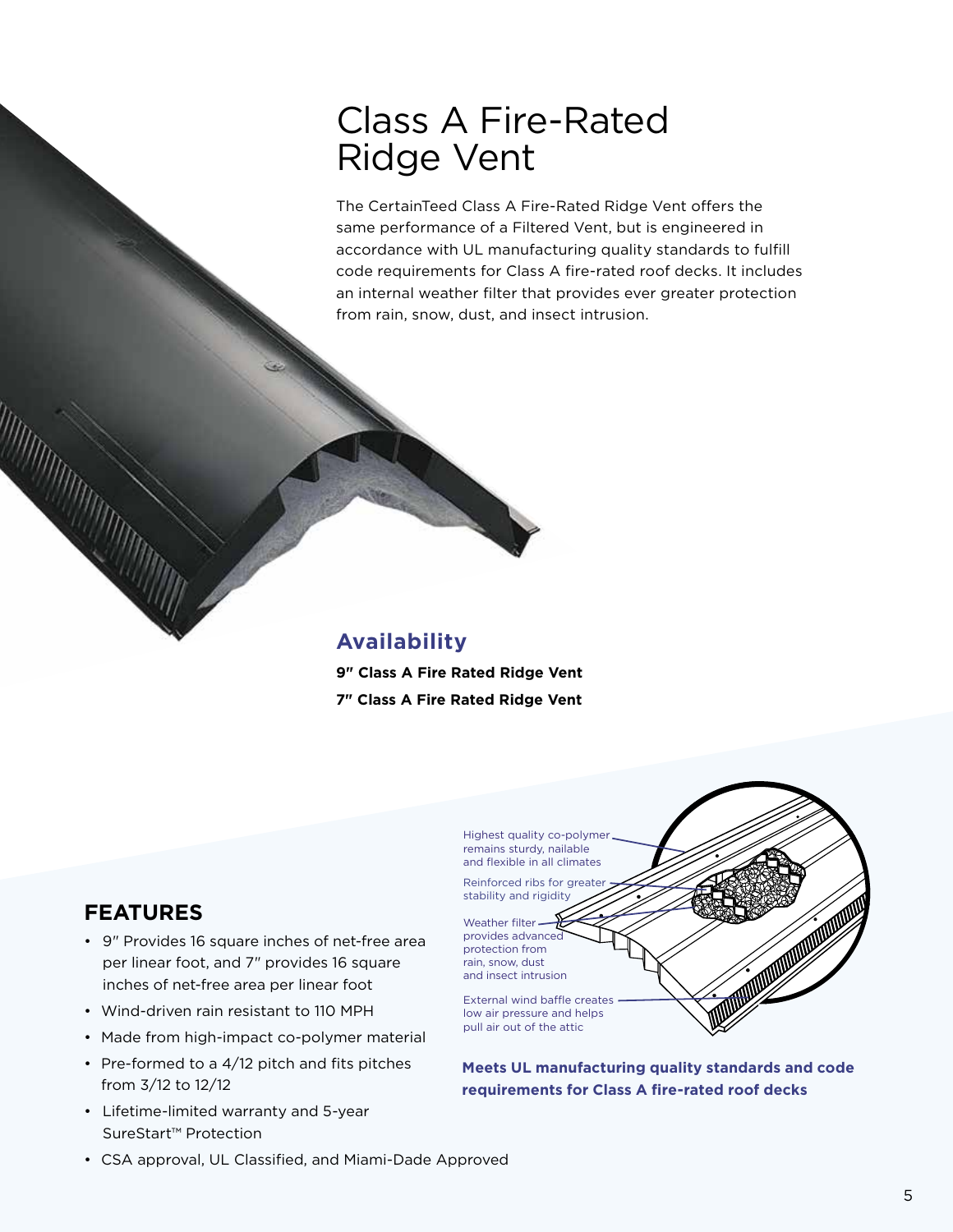### **EXHAUST VENTILATION**



### Unfiltered Rolled Ridge Vent

CertainTeed's Unfiltered Rolled Ridge Vent features external baffles that maximize airflow through an attic space year-round to increase the longevity and performance of your roof. It is engineered with built-in, weather-tight ventilating end plugs that flex to complement different roof pitches. With a low-profile design only 3/4" high, this vent permits capping with 12" ridge shingles to provide a roof with a complete, finished look.

### Filtered Rolled Ridge Vent

The CertainTeed Filtered Rolled Ridge Vent offers the same performance as the Unfiltered Rolled Ridge Vent, with the added protection of an internal weather filter that provides ever greater protection from rain, snow, dust, and insect intrusion.

- Provides 12 square inches of net-free area per linear foot
- Roll length 28 feet
- Fits pitches from 3/12 to 12/12
- Limited Lifetime Warranty and 5-Year SureStart™ Protection
- CSA approval

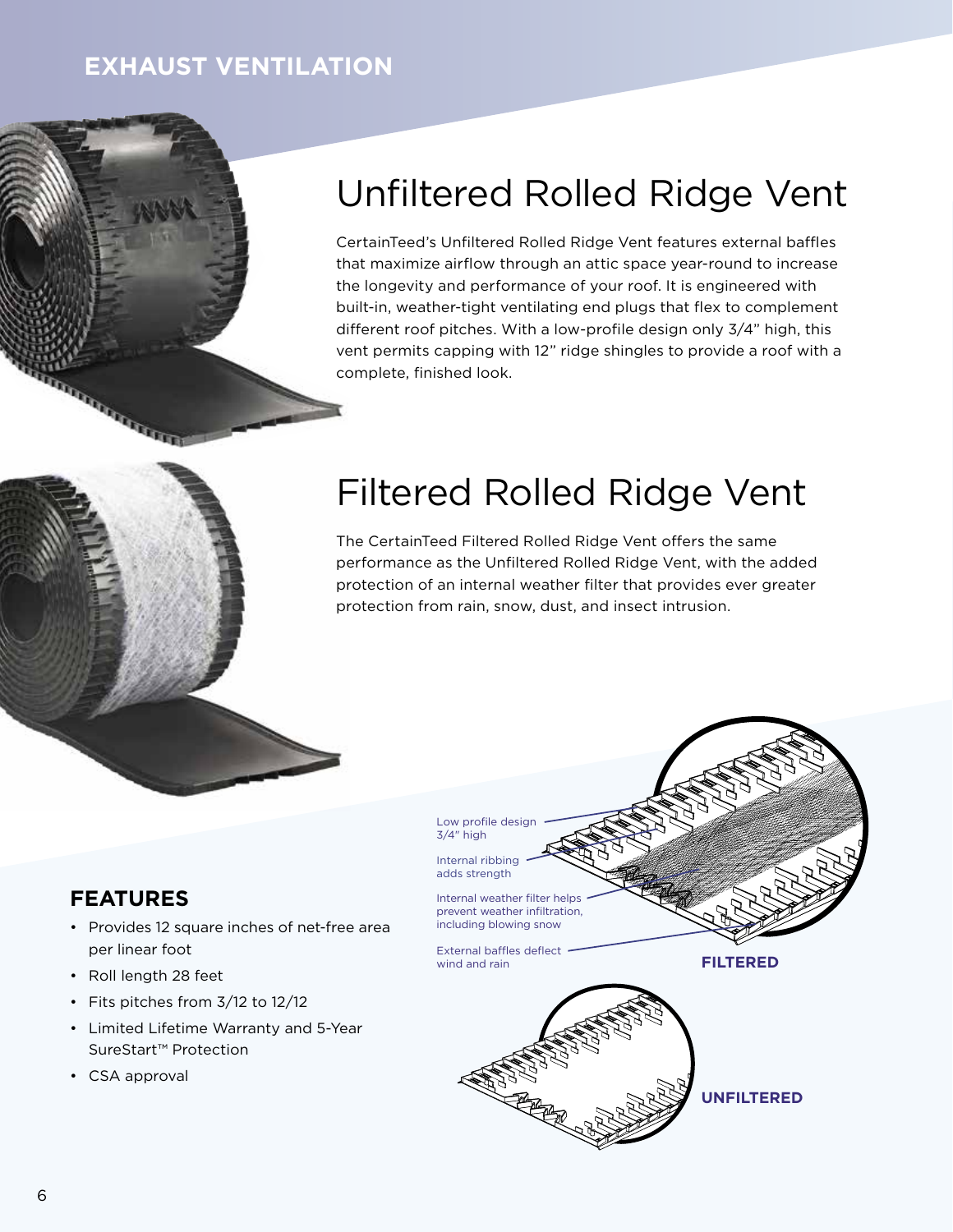### **INTAKE VENTILATION**

### Intake Vent

The CertainTeed Intake Vent is a roof-top installed vent that can be used as a substitute for, or in complement to, soffit or under eave vents to supply fresh air into an attic space. Designed for homes with little or no roof overhang, it features internal baffles, an internal weather filter, and a drainage system for three levels of weather protection.

#### **FEATURES**

- Provides 9 square inches of net-free area per linear foot
- Requires a minimum 3/12 roof pitch, with no maximum
- Limited Lifetime Warranty and 5-Year SureStart™ Protection
- 3/4" low profile when installed onto the roof
- Strong, co-polymer construction
- CSA approval

Internal weather filter made of untreated, unwoven fiberglass to protect from weather infiltration

Internal baffles to protect from weather infiltration

Exhaust venting slots allow air to flow into attic through roof deck slot

Reinforced ribs for greater stability and rigidity





Triple 3-1/3" InvisiVent®



Perimeter™ Triple 3-1/3"

## Vinyl Soffit

We offer a wide variety of soffit color and design options for your home, including our Triple 3-1/3" InvisiVent® and Perimeter™ Triple 3-1/3" hidden soffit vents. Each vented soffit product is designed to work in tandem with our exhaust ventilation products for a uniform flow of air through the attic space.

**Triple 3-1/3" InvisiVent®** panels offer a flat face design with a low gloss, matte finish that replicates the look of freshly painted wood. They offer the highest ventilation performance in their class, providing at least 50 percent more ventilation than most standard vinyl soffit.

- Provides more than 10 square inches of net-free intake area
- Class 1(A) fire rating
- Lifetime limited warranty
- Available in 7 colors

**Perimeter™ Triple 3-1/3"** panels have a smooth, non-perforated flat surface that can be installed as a solid soffit or as vertical siding. The post-formed lock design offers locking assurance and trouble-free handling.

- Provides up to 9.65 square inches of net-free intake area
- Class 1(A) Fire Rating
- Lifetime limited warranty
- Available in 10 colors